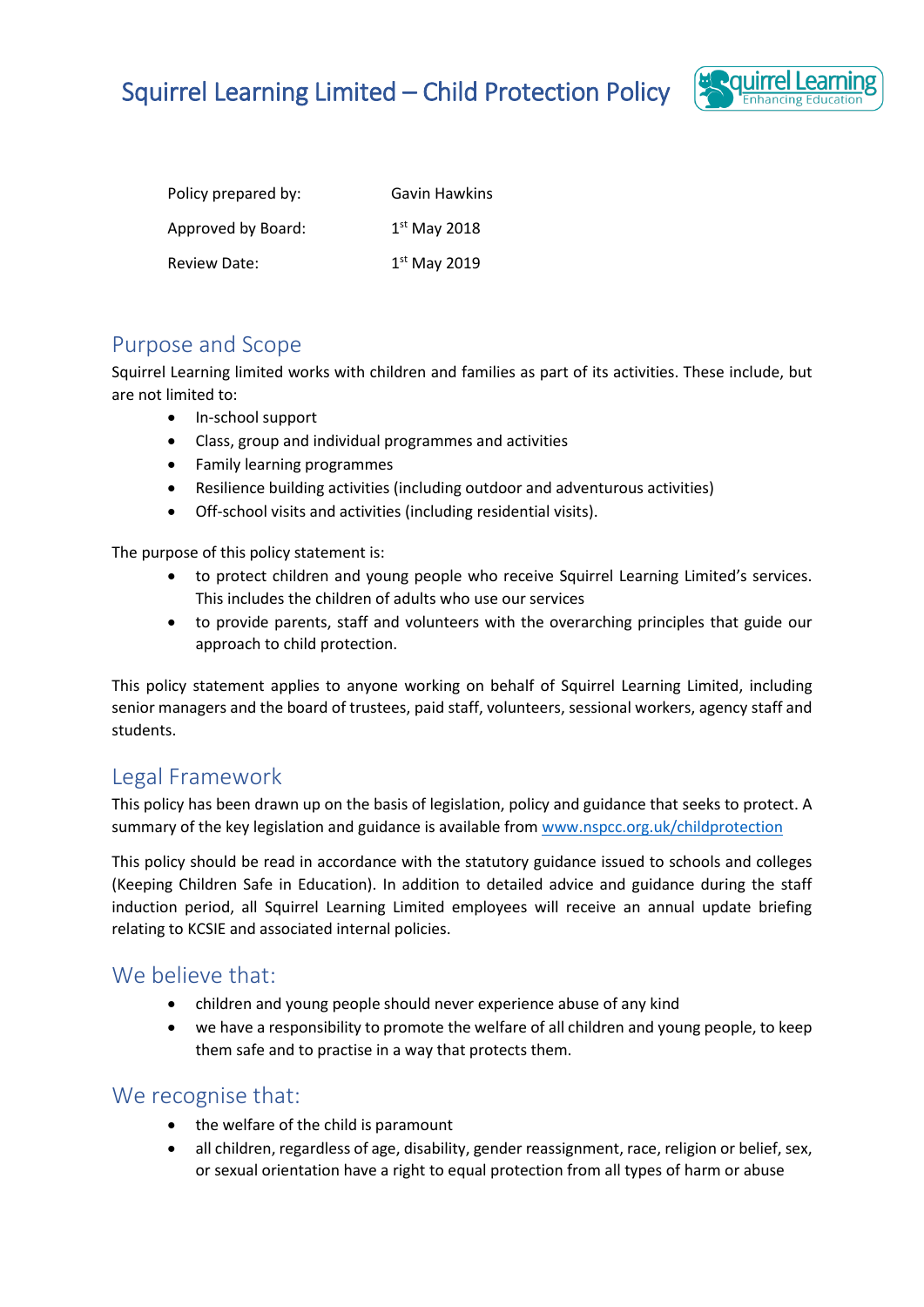# Squirrel Learning Limited – Child Protection Policy



- some children are additionally vulnerable because of the impact of previous experiences, their level of dependency, communication needs or other issues
- working in partnership with children, young people, their parents, carers and other agencies is essential in promoting young people's welfare.

### We will seek to keep children and young people safe by:

- valuing, listening to and respecting them
- appointing a nominated child protection/safeguarding lead, a deputy child protection/safeguarding lead and a lead trustee/board member for safeguarding
- developing child protection and safeguarding policies and procedures which reflect best practice
- using our safeguarding procedures to share concerns and relevant information with agencies who need to know, and involving children, young people, parents, families and carers appropriately
- creating and maintaining an anti-bullying environment and ensuring that we have a policy and procedure to help us deal effectively with any bullying that does arise
- developing and implementing an effective online safety policy and related procedures
- sharing information about child protection and safeguarding best practice with children, their families, staff and volunteers via leaflets, posters, group work and one-to-one discussions
- recruiting staff and volunteers safely, ensuring all necessary checks are made providing effective management for staff and volunteers through supervision, support, training and quality assurance measures
- implementing a code of conduct for staff and volunteers
- using our procedures to manage any allegations against staff and volunteers appropriately
- ensuring that we have effective complaints and whistleblowing measures in place ensuring that we provide a safe physical environment for our children, young people, staff and volunteers, by applying health and safety measures in accordance with the law and regulatory guidance
- recording and storing information professionally and securely.

## Related Policies and Procedures

This policy statement should be read alongside our organisational policies and procedures, including:

- Staff Handbook:
	- o Valuing Diversity & Dignity
	- o Access to Information
- Data protection policy
- Privacy policy
- Privacy policy (registers)
- Acceptable use and online safety policies
- Media Permission